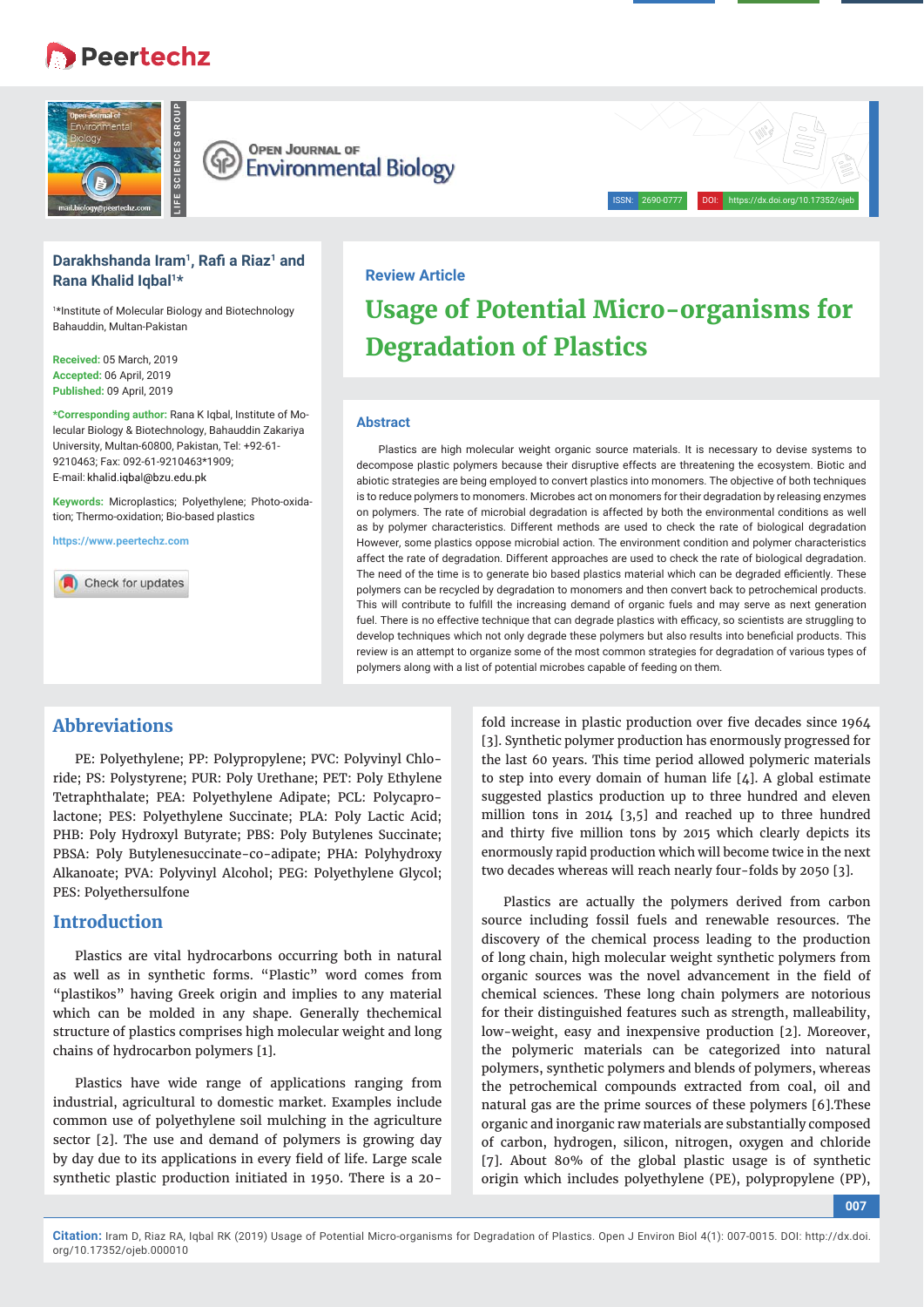polyvinyl chloride (PVC), polystyrene (PS), polyurethane (PUR) and polyethylene terephthalate (PET) [8].

The division of plastics is majorly based on two class's i.e. biodegradable and non-biodegradable plastics. Biodegradable plastics are known for some major advantages (1) they help in enriching the soil by returning to the soil through the process of composting with organic wastes (2) it causes the abatement of injuries to wild animals which occurs mainly by dumping of conventional plastics (3) as they are degraded naturally in the environment so, it reduces the need for labor and ultimately labor cost for removal of plastic waste from the environment  $(\Delta)$  this feature also enhances the durability and stability of landfills by decreasing the amount of waste. (5) Effective microbial and enzymatic activity reduces them to monomers and oligomers [9].There are various non-biodegradable polymers which are well documented and mainly includes PE, PP, PS and PVC [6]. However, high accumulation of nonbiodegradable plastics in the environment due to inappropriate waste management practices and uncontrolled waste disposals are the cause of destruction on earth [6,10].

Extensive production of synthetic non-biodegradable plastics which initiated in the last century is contributing about 10% of the total waste disposed of either properly or improperly [11]. Non-biodegradable plastic waste is wreaking havoc for terrestrial and marine environments as large scale pollution [11,12]. A study suggested that China is the largest plastic waste producing country in the world with 8.82 million metric tons per year (Figure 1). An estimate indicated that 10 to 20 million tons of plastics find their way into the oceans annually [3]. Also, plastic debris has not spared Greenland and Barant Seas having hundreds of thousand pieces per square kilometers [3,13]. In addition, the Antarctic Ocean has also been affected by plastic litter. These regions are mainly inhabited by microplastics  $( $5 \text{ mm}$ )$  and mesoplastics  $( $5 \text{ cm}$ ) [3,14].$ In addition, the level of plastics has escalated six folds in the oceans compared to plankton which poses a serious threat to aquatic life [6]. It is estimated that about 1 million seabirds and 100 thousand marine mammals perish each year, where 44% of all seabirds, 86% of all sea turtles and 43% of all marine mammals and many fish are harmed by swallowing of plastic waste [5].



From the last 40 years, scientists are struggling hard to discover viable remedies to alter the destruction caused by plastics in the environment. Although the plastics have 300 million tons worldwide production each year [5], only a fraction of it is recycled. Various physicochemical factors and microbial communities in the environment are efficient in breaking the resistance of polymers [8,15] besides its profound longevity. Polymer fragments further decompose themselves until microplastics of size less than 5 millimeters are achieved [8]. Further degradation of microplastics is carried out by microorganisms [8]. Many studies have demonstrated the potential of microorganisms including bacteria and fungi capable of producing exoenzymes and their products under stress conditions, effectively degrades biodegradable polymers [6]. Several mechanisms have been adopted by the micro-

organisms for the breakdown of high molecular weight plastics including either the exploitation of microplastics for the fulfillment of their nutritional requirements by microbes or the action of microbial enzymes indirectly [6]. The ubiquitous strains of bacteria and fungi for degradation of plastic includes *Pseudomonas fl uorescence*, *P. aeruginosa* and *Penicillium simplicissimum* [6,16,17]. However, certain enzymes e.g. esterases, lipases, and cutinases have the striking ability of hydrolysis of polymers [8] such as poly (ethylene adipate) (PEA) and poly (caprolactone) (PCL) [6]. The sources of enzymes such as esterases and lipases are fungal species i.e. *Rhizopus delemar*, *R. arrhizus*, *Achromobactr sp*. and *Candida cylindracea* [6,18,19]. This review will report the procedures of biodegradation with various classes of polymers. It will cover the biodiversity and occurrence of microbes having the potential of effective degradation of plastics. Moreover systematic overview of the mechanism of biodegradation will be reported and the factors that govern microbial degradation will be discussed. Also, the current scenario with future prospects will be highlighted.

# **Classification of polyesters on the basis of biodegradation**

On the basis of biodegradation polyesters are divided into two types which consist of non-biodegradable polyesters and biodegradable polyesters.

**Non-Biodegradable Polyesters:** Non-biodegradable polyesters include both fossil based polyesters and biobased polyesters. Most non-biodegradable plastics are fossil based synthetic plastics that are obtained by processing of petrochemicals [1]. These plastics are highly stable and do not undergo degradation because of extensive repetition of monomers [6]. Due to poor degradation, they have been accumulated in the environment and have become a threat to the environment [11].There are certain oxo-biodegradable plastics which are considered to be nonbiodegradable as there is no evidence found for their degradation [20]. Therefore it is necessary to devise a system to degrade such polyesters. Prooxidants and starch are incorporated in these polyesters to reduce their resistance to bacterial attack [20].

#### **Biodegradable polyesters**

**Fossil-based biodegradable polyesters:** Fossil-based

**008**

**Citation:** Iram D, Riaz RA, Iqbal RK (2019) Usage of Potential Micro-organisms for Degradation of Plastics. Open J Environ Biol 4(1): 007-0015. DOI: http://dx.doi. org/10.17352/ojeb.000010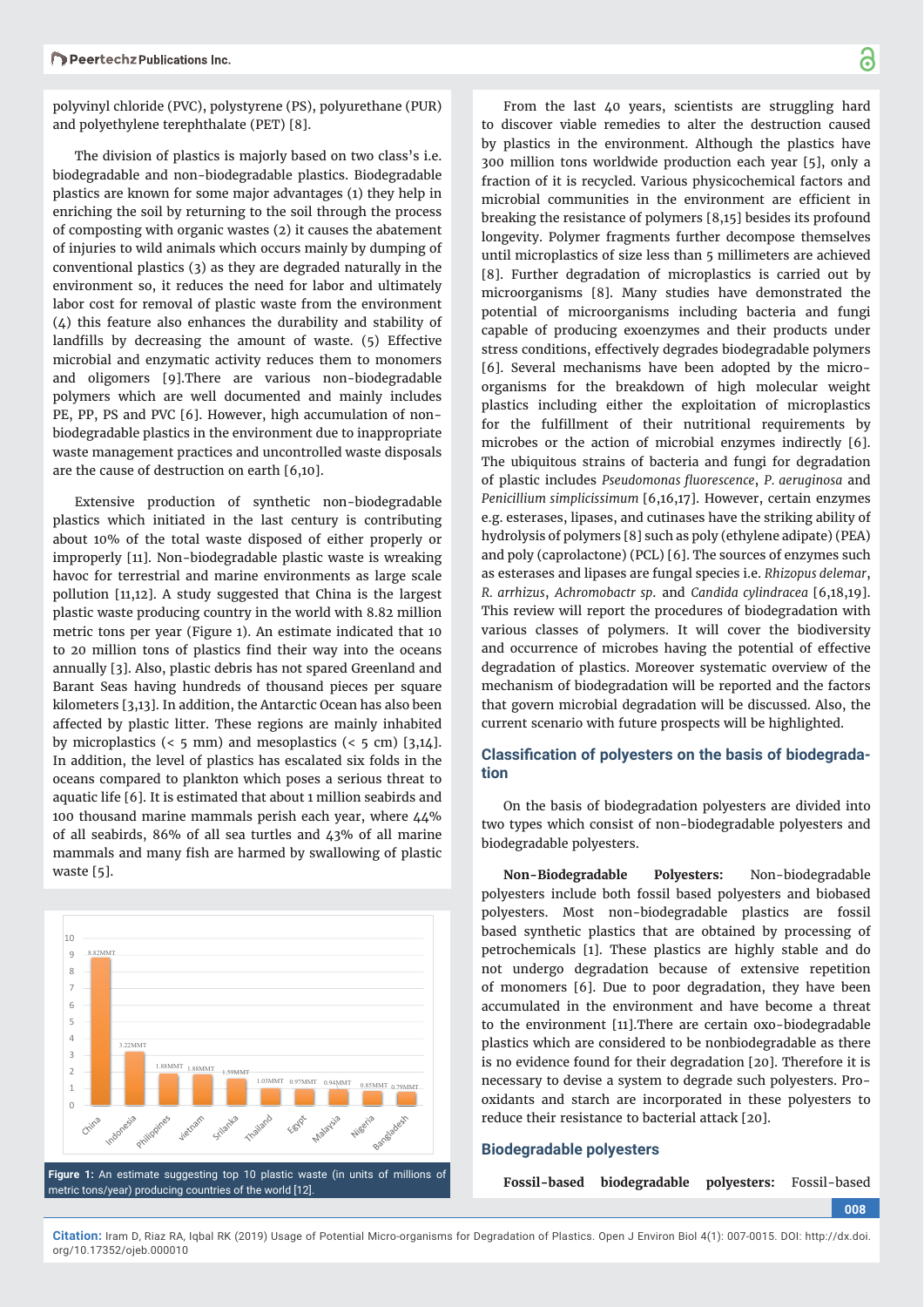plastics are both biodegradable and non-biodegradable. These polyesters are used widely in the packaging industry. Microbes and their enzymes are involved in the degradation of fossilbased plastics but their rate of degradation is extremely slow [7,21]. The main focus of research on the degradation of plastics is on characteristics of micro-organisms that degrade plastics, degradation of fossil-based plastics by employing various enzyme based strategies, cloning of genes that encode biodegradation enzyme [20]. There is a need to optimize the biodegradation process for fossil-based biodegradation in order to make process fast and speedy. Some examples of fossil-based biodegradation polymers are discussed.

**Polycaprolacton:** PCL is fossil-based biodegradable polyester and it can be degraded by both aerobic and anaerobic microorganisms. It is used in blood bags formation, catheters and packaging materials [22]. The microbes that degrade PCL are found abundantly in the atmosphere. *Aspergillus sp.* ST-01, a fungal strain is found to degrade PCL into valuable products such as succinic acid and valeric acid.

**Polyethylene succinate:** PES is made by the copolymerization of ethylene oxide and succinic anhydride [23]. It is used in the production of shopping bags, in the paper industry as a coating agent and in agriculture for film production. Microbes that degrade PES are limited in number as compared to microbes that degrade PCL. *Pseudomonas* sp. AKS2, a bacterial strain is found to degrade PES efficiently [24].

**Bio-based biodegradable plastics:** Bio-based biodegradable plastics can be degraded completely biologically so they have wide industrial applications [25]. These polymers are degraded by extracellular enzymes. Starch is commonly used in the production of bio-based biodegradable plastics. The wide use of starch in the production of bio-based biodegradable plastics is due to its availability, inexpensiveness and biodegradability. Starch-based polymers are classified into starch filled polymers and starch-based polymers. Various microorganisms degrading these polymers under both aerobic and anaerobic conditions.

**Polylactic acid:** PLA is obtained from renewable resources like tapioca roots and corn starch. This polymer can be introduced into animal bodies so its use is widespread in medicine [26]. PLA is used widely among bio-based biodegradable plastics due to its mechanical attributes and biodegradability [27]. The hydrolytic products of its degradation can be degraded completely by microorganisms [28]. Lactic-co-glycolic acid is a bio-based polymer which is used in drugs and food delivery in host microbes [29]. *Cryptococcus sp*., *Amycolatopsis sp.* and *B. lichenformis* degraded PLA efficiently [30].

**Biodegradable polymer blends:** Biodegradable polymers with desirable characteristics can be formed by blending different materials. This method is more efficient than copolymerization. [31]. Polymer blends are considered to be more efficient than fossil-based polymers due to their certain applications [32]. Starch-based biodegradable polymers are considered to be completely biodegradable. The primary process of degradation increase surface area of polymer enhancing

action of the enzyme. Various microorganisms are responsible for complete degradation of starch and blend. Examples of polymer blends are mentioned.

Starch and Polyvinyl Alcohol blends**:** Starch is basically water soluble biodegradable polymer blend. It is blended with polyvinyl alcohol. This blend is used for packaging material and in agriculture due to its film-forming ability  $[33,34]$ . Various enzymes degrade this polymer blend with their hydrolytic ability [31,35].

Starch and polyester blend: Starch and polyester blends are cost-effective, readily available and accessible [31]. Degradation capacity can be increased by increasing starch concentration. Addition of anhydride polyesters gives popular characteristics to these blends. These polymers are thermoplastics and used in engineering [36]. Lipase enzymes secreted by *R. arrhizus* and *R. delemar* hydrolyze polyester blends and lead to degradation [9]. According to different reports, there is gradual increase in annual production of bioplastics worldwide.Maximum production of bioplastics is estimated as 7848 thousand tonnes in year 2019. The increasing trend of bioplastics production world wide is given in table 1.

# **Occurrence of plastic degrading microorganisms**

The diversity of polymer degrading microorganisms vary depending on environmental conditions such as the sea, soil and sludge. In degradation process microbes first adhere to surface of the plastic and then colonize the exposed surface of plastic followed by biodegradation. It is necessary to investigate microbial degradation in ecosystems. Enzymatic degradation of plastics by hydrolysis is divided into two steps. Enzymes first adhere to plastics and then subsequent hydrolysis occur that results in cleavage [31].

To check degradation potential of micro-organisms toward certain polymer, clear zone method employing agar plate is used. Emulsified polymers are applied on agar plate, inoculation of microbes occur, microbes release an extracellular enzyme that diffuse in agar and degrade polymers into water-soluble components. A clear zone is formed by degradation of polymers. Degradation of polymers results into

| Table 1: Annual production of Bio plastics. |                                         |                                          |                                           |                   |  |  |  |
|---------------------------------------------|-----------------------------------------|------------------------------------------|-------------------------------------------|-------------------|--|--|--|
| Year                                        | <b>Biodegradable</b><br><b>Plastics</b> | Non-biodegradable<br>plastics/ Bio based | <b>Total production</b><br>in 1000 tonnes | <b>References</b> |  |  |  |
| 2009                                        | 226                                     |                                          | 249                                       | [74]              |  |  |  |
| 2010                                        | 342                                     | 674                                      | 1016                                      | [74]              |  |  |  |
| 2011                                        | 486                                     | 675                                      | 1161                                      | [74]              |  |  |  |
| 2012                                        | 921                                     | 571                                      | 1492                                      | $[75]$            |  |  |  |
| 2013                                        | 591                                     | 990                                      | 1581                                      | [76]              |  |  |  |
| 2014                                        | 663                                     | 1034                                     | 1697                                      | [76]              |  |  |  |
| 2015                                        | 737                                     | 1291                                     | 2028                                      | $[76]$            |  |  |  |
| 2016                                        | 762                                     | 1291                                     | 2053                                      | $[76]$            |  |  |  |
| 2017                                        | 901                                     | 2511                                     | 3412                                      | [76]              |  |  |  |
| 2018                                        | 1287                                    | 5511                                     | 6798                                      | [76]              |  |  |  |
| 2019                                        | 1287                                    | 6561                                     | 7848                                      | [76]              |  |  |  |
|                                             |                                         |                                          |                                           | 009               |  |  |  |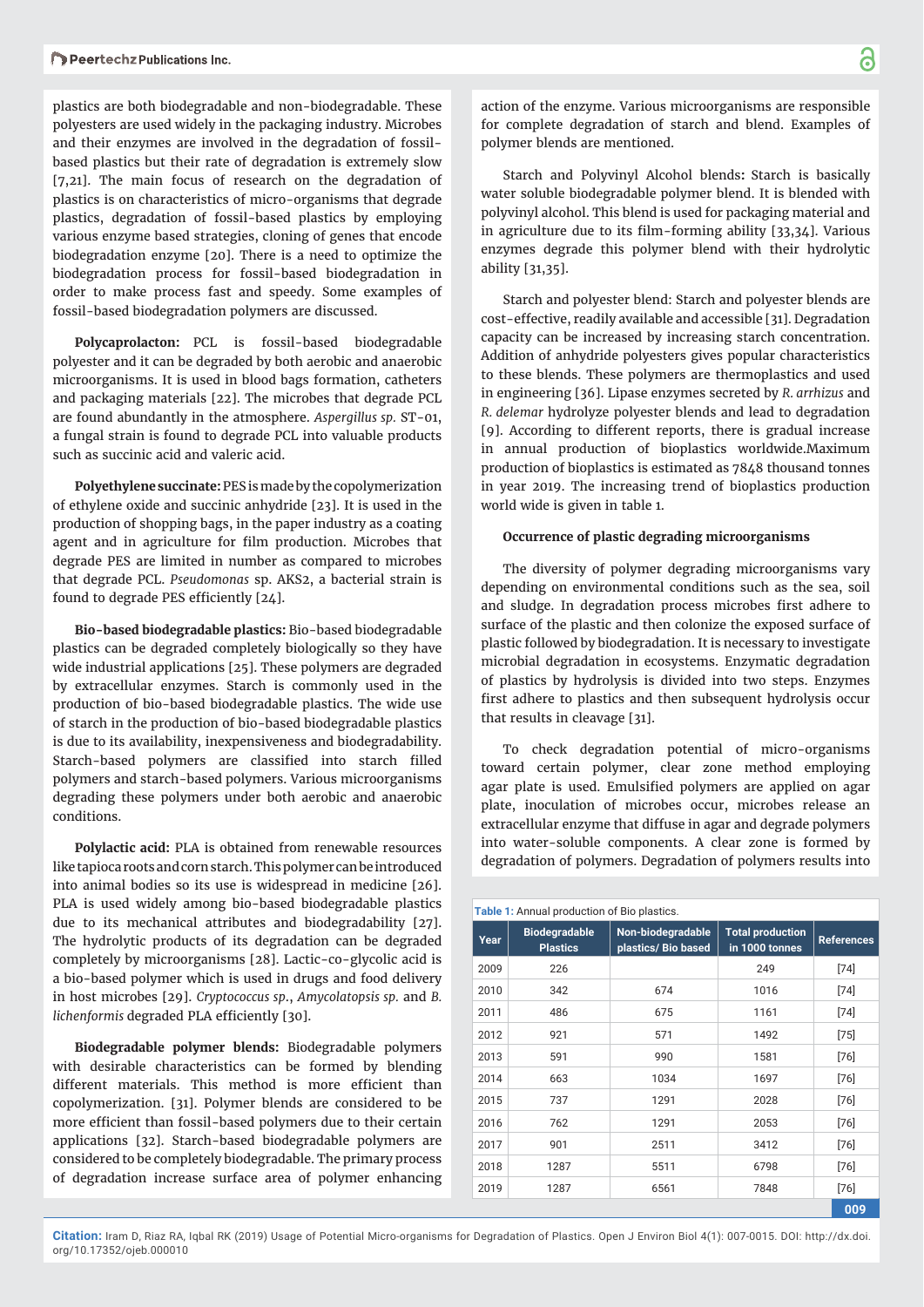oligomers, dimers and monomers and finally to CO2 and H2O. This technique reveals that poly (3-hydroxy butyrate) (PHB), poly (butylene succinate) (PBS), (PP) and PCL degraders are widely distributed. Majority of microbial strains that degrade PHB belong to bacteria, *Streptomyces* and fungi. Majority of bacterial strains can degrade PCL, PHB and PBS but not PLA. A few microorganisms have been detected that degrade PLA [31].

# **Factors affecting microbial degradation of plastics**

#### **Environmental factors**

**Moisture:** Moisture is an important factor for the growth of microorganisms so it playsa vital role in the degradation of plastics. Sufficient water content is necessary for activation of microbes. Hydrolytic activity of microbes is increased with increased moisture content.

**pH:** The rate of hydrolytic reaction is affected by change in pH. Degradation of various polymers results into such product that changes the pH. Change in pH alters microbial growth rate and so affects the rate of degradation.

**Temperature:** The degradation capacity of enzymes decrease with increase in temperature. Those polyesters which have a high melting point are less prone to degradation. Enzyme efficiently degrades those polyesters which have a low melting point [31].

#### **Polymer characteristics**

**Molecular weight:** Molecular weight plays a key role in defining properties of a polymer. Increase in molecular weight decrease the rate of degradation [31]. Polyesters with low molecular weight are easily degradable by enzymes [37].

**Shape:** Those polymers which have large surface area are easy to degrade by an enzyme. For biodegradation, there is a standard criteria for shape and size for different kinds of polymers.

**Biosurfactants:** Biosurfactants are those amphiphilic compounds that are produced on living surfaces. The process of biodegradation is enhanced by the addition of biosurfactants due to presence of specific functional groups [37].

Process of biodegradation proceeds even in harsh conditions, if biosurfactants are used [6].

## **Effective plastic degradation strategies**

Degradation term literally implies to the process which involves breaking down of larger molecules into smaller ones [1]. The procedures which involve the activity of microscopic life forms in concert with chemical and physical methods to treat the plastic debris involving the conversion of long-chain polymers into monomeric radicals have been categorized as plastic (polymer) degradation.

**Non-biological degradation:** Non-biological degradation is synonymous to term abiotic degradation. This type of degradation accounts for the physical and/or chemical

procedure that is responsible for revamping the molecular structures of long polymers [2]. Nonbiological degradation of polymers generally includes photo-oxidation and thermooxidation requiring the exposure of plastics to light and heat respectively.

**Thermal degradation:** It is the process requiring heat to bring the complex polymeric forms to simpler forms whereas biodegradation in the presence of oxygen is thermal oxidation. The core objective in this process is the conversion of long chain polymers into small monomers with subsequent production of peroxide radicals after reaction with oxygen [1]. Degradation of polymers by heating is mainly driven when exposed to the visible portion of sunlight falling in the range of 400-760nm wavelength. However, thermal oxidation is observed when polymers are exposed to infrared radiations [7,38].

Thermal degradation is actually the chemical weathering of polymers at elevated temperatures [7]. Bifurcation of CC backbone structure of the polymer (molecular scission) results at elevated temperatures and allow them to change the characteristics of the polymer by reacting with one another. Changes in polymeric structure also tend to alter their changes in properties including alteration in molecular weight of the polymer, reduction in malleability, discoloration, changes in optical property, cracking and other general physical characteristics [7].

**Photodegradation:** The process involving bombardment of high-intensity photon particles for the deterioration of long-chain polymers into monomeric units is named photodegradation. It is considered to be a vital process for degradation of plastics [11] as the physical and chemical properties of polymers enable them to entrap the tropospheric solar radiations which are considered as noxious part of solar radiations [7]. Photodegradation in the presence of oxygen is referred to as photooxidation. Under the influence of freeradical-mediated mechanisms, chain cleavage (scission) of polymeric molecules takes place with the production of small molecules of plastics which are readily broken down by different microbial strains [8,15]. Moreover, for the enhancement of physicochemical procedures for polymeric degradation, oxobiodegradable synthetic polymers have been introduced. Development of oxo-biodegradable synthetic polymers is a step towards the enhancement of physicochemical processes for polymeric degradation. Oxo-biodegradable polymers are composed of pro-oxidant units [2] ,which are often metalbased such as Co, Mn, Fe or Ti and leads to radical formation when undergoing photo or thermal degradation [11].

**Biological degradation:** Biological degradation of plastics is relatively new concept referred to the conversion of large polymeric molecules into simpler ones by the action of biologically active enzymes produced by specific microorganisms which utilize them to fulfill their energy requirements [1]. Generally, the biodegradation of organic compounds into either carbon dioxide and water in the presence of oxygen (aerobic biodegradation) or carbon dioxide, water and methane in the absence of oxygen (anaerobic biodegradation) by living organisms [7], includes the catalytic activity of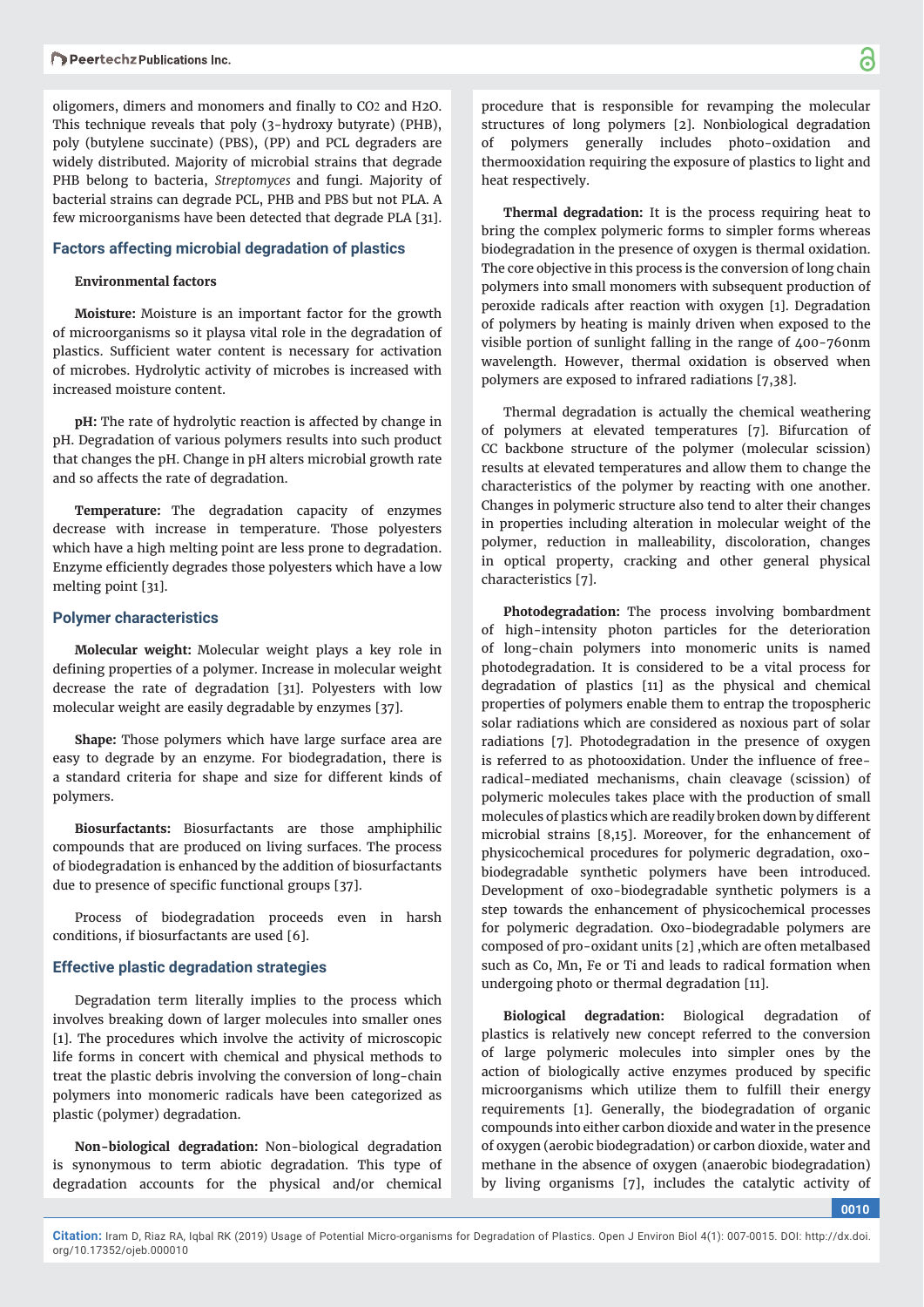microbial enzymes. In this context, different organisms are needed some of which are capable of degrading long polymers into their simple form and some are capable of utilizing simple monomers subsequently releasing simple waste products while others have the ability to deteriorate the simple excreta [7].

The research work on microbial degradation of plastics begin since 1970.Although aliphatic polyesters are amenable for degradation by microorganisms available in an ecological system, there are several plastics which strongly opposes the microbial attack. This type of behavior is exhibited by almost all conventional plastics like PE, PP, PS and PVC etc. [39]. Several microorganisms including bacteria, actinomycetes, and fungi have the striking potential of biodegradation of plastics under changing biotic and abiotic factors. Up to this time, several bacterial and fungal strains have been identified. Recently a new fungal species have been identified which feeds on plastics and is ubiquitous in the soil. The fungus named *Aspergillus tubingensis* breaks down large polymers by releasing certain enzymes [40]. A new discovery related to the natural evolution of a bacterial species capable of breaking down the bonds between the polymers of PET (polyester) was reported in 2016 [41]. Later, in 2018, while studying the enzyme structure of *Ideonella sakaiensis* 201-F6, scientists found that they had unintentionally transformed the enzyme having capability of degrading PET plastics in few days rather than taking centuries to break it down [42]. Moreover, mutant enzyme (PETase) also evolved with the ability to break down polyethylene-2,5furandicarboxylate (PEF, an alternative form of PET) [43].

Some fungi including *Fusarium oxysporum* and *F. solani*  [44] were studied previously for their ability to eat up PET but bacteria are relatively easier to exploit on large scale level [42]. A study conducted in 2013 showed the isolation of new bacterial species *Rosleateles depolymerans* strain TB-87 with the potential of degrading several biodegradable aliphatic polyesters including PBS, PES, PCL with the exception of PLA and poly (3hydroxybutyrate-co-hydroxy-valerate (PHBV) [45]. Another study conducted by Urbanek et al. (2017) isolated 113 bacterial and 8 fungal species from Arctic environment which could degrade poly (butylene succinate-co-adipate) (PBSA), PBS, PCL or PLA. *Pseudomonas sp.* and *Rhodococcus sp*. were found to have the highest degradation ability. The study further reported *Colonostachys roseas* as efficient degrader causing 100% deterioration of starch films within 16 days and 52.91% degradation of PCL film within 30 days at  $28^{\circ}$ C [5].

The microorganisms involved in biodegradation process differ from each other in their mode of action and their optimal growth conditions in soil depending upon their properties [7]. Heterotrophic microorganisms can effectively colonize plastics as their substrate [7]. Moreover, different factors such as polymer properties, the nature of organisms and pretreatment methods generally act upon the biodegradation of polymers. Properties of polymers like ductility and friability, molecular weight, melting temperature, glass transition temperature, modulus of elasticity, nature of functional groups and substituents attached, and type of additives added affect polymeric biodegradation [7,39]. Some important biodegraders of plastics are given in the (Table 2).

A brief comparison of photo, thermal and biological degradation is mentioned in table 3.

#### **Mechanism of polymer degradation**

The process of polymeric biodegradation involves several

|                          |  |  |  |  | Table 2: List of different microorganisms with their enzymatic capability for |  |  |  |  |  |
|--------------------------|--|--|--|--|-------------------------------------------------------------------------------|--|--|--|--|--|
| degradation of polymers. |  |  |  |  |                                                                               |  |  |  |  |  |

| <b>Microorganisms</b>               | <b>Plastics</b><br><b>Enzymes</b> |                                                          | <b>References</b> |
|-------------------------------------|-----------------------------------|----------------------------------------------------------|-------------------|
| <b>Bacteria</b>                     |                                   |                                                          |                   |
| Pseudomonas sp. E4                  | Alkane<br>hydroxylase             | <b>LMWPE</b><br>(Polyethylene)                           | [56]              |
| P. putida AJ                        | Alkane<br>hydroxylase             | Vinyl Chloride<br>(Polystyrene)                          | $[57]$            |
| P. chlororaphis                     | Polyurethanase                    | Polyester (PUR)                                          | $[58]$            |
| P. aeruginosa                       | Esterase                          | Polyester (PUR)                                          | $[59]$            |
| P. protegens BC2-12                 | Lipase                            | Polyester (PUR)                                          | [60]              |
| P. fluorescen                       | Protease                          | Polyester (PUR)                                          | [61]              |
| Pseudomonas sp.                     | Lipase                            | <b>PET</b>                                               | $[49]$            |
| Pseudomonas sp. AKS2                | Esterase                          | <b>PES</b>                                               | $[24]$            |
| P. stutzeri                         | <b>PEG</b><br>dehydrogenase       | Polyethylene glycol<br>(PEG)                             | $[47]$            |
| P. vesicularis PD                   | Esterase                          | Polyvinyl alcohol<br>(PVA)                               | $[48]$            |
| R. arrizus                          | Lipase                            | PEA, PBS, and PCL                                        | $[31]$            |
| P. stutzeri                         | Serine<br>hydrolase               | PHA                                                      |                   |
| Tremetesversicolor                  | Laccase                           | Nylon, PE                                                | $[63]$            |
| Rhodococcusequi                     | Aryl<br>acylamidase               | <b>PUR</b>                                               | [64]              |
| <b>Brevibacillusborstelensis</b>    | PE<br>Unknown                     |                                                          | [65]              |
| Thermomonosporafusca                | <b>PVC</b><br>Unknown             |                                                          | [66]              |
| Schlegelellathermo-<br>depolymerans | Unknown                           | $Poly(3-$<br>hydroxybutyrate-co3-<br>mercaptopropionate) | $[67]$            |
| Fungi                               |                                   |                                                          |                   |
| Aspergillusniger                    | Catalase,<br>Protease             | <b>PCL</b>                                               | $[31]$            |
| Fusarium                            | Cutinase                          | <b>PCL</b>                                               | [62]              |
| Aspergillusflavus                   | Glycosidase                       | <b>PCL</b>                                               | $[31]$            |
| Amycolaptosis sp.                   | Manganese<br>PLA,PE<br>peroxidase |                                                          | $[62]$            |
| Penicilliumfuniculosum              | Unknown                           | PHB                                                      | $[31]$            |
| White-rot fungus IZU-154            | Manganese<br>peroxidase           | Nylon                                                    | [68]              |
| Agromyces sp.                       | Nylon hydrolase                   | Nylon-6 (oligomers)                                      | [69]              |
| Acremonium sp.                      | Unknown                           | PHB, poly[3HB-co-(10<br>mol%) 3HV]                       | $[70]$            |
| Cephalosporium sp.                  | Unknown                           | PHB                                                      | [71]              |
| F. solani strain 77-2-3             | Unknown                           | PCL, cutin                                               | [72]              |
| P. funiculosum QM301                | Unknown                           | PEA, PPA, PBA                                            | $[73]$            |

**Abbreviations:** PE: polyethylene; PVC: Polyvinyl chloride; PUR: Poly urethane; PET: Poly ethylene tetraphthalate; PEA: Polyethylene adipate; PCL: Polycaprolactone; PES: Polyethylene succinate; PLA: Poly lactic acid; PHB: Poly hydroxyl butyrate; PBS: Poly butylenes succinate; PHA: Polyhydroxy alkanoate; PVA: Polyvinyl alcohol; PEG: Polyethylene glycol.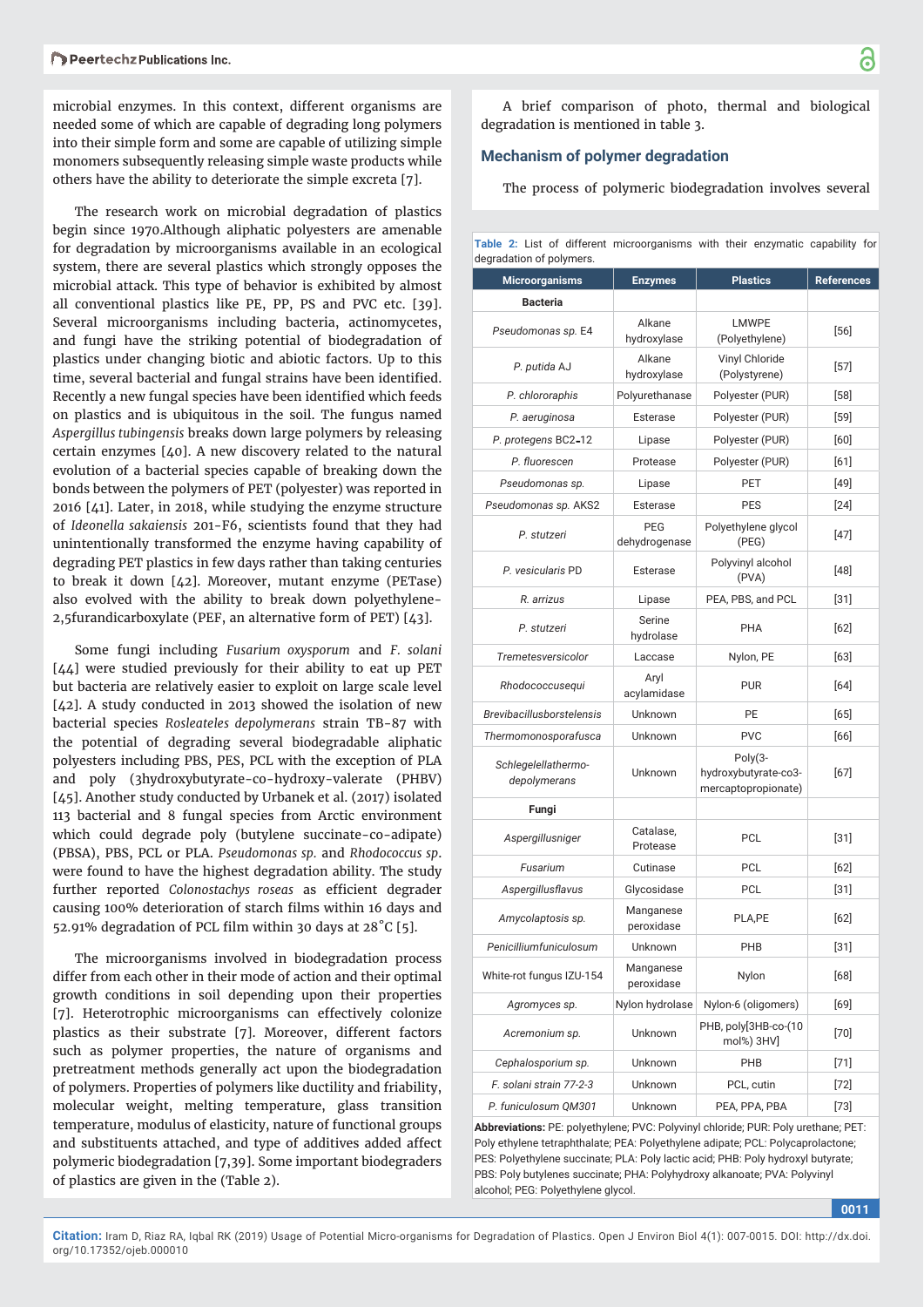|                            | Table 3: Comparison of non-biological and biological degradation.   |                                   |                                                                                                                  |                                                 |       |
|----------------------------|---------------------------------------------------------------------|-----------------------------------|------------------------------------------------------------------------------------------------------------------|-------------------------------------------------|-------|
| <b>Factors</b>             |                                                                     | <b>Non-Biological Degradation</b> | <b>Biological degradation</b>                                                                                    | <b>References</b>                               |       |
|                            | <b>Thermal degradation</b>                                          |                                   | <b>Photo degradation</b>                                                                                         |                                                 |       |
| Process                    | Use of high temperature for<br>chemical modification<br>of plastics |                                   | Exposure of high energy radiations for breaking chemical<br>Cleavage of polymer by microbes<br>bonds in plastics |                                                 |       |
| Major requirement          | Heat                                                                |                                   | High energy photons or UV radiations                                                                             | Micro-organisms                                 | $[7]$ |
| Degradation rate           | Fast                                                                |                                   | progresses from slow to fast<br>Process                                                                          | Moderate                                        | $[7]$ |
| Temperature<br>requirement | High                                                                |                                   | Not nesseded                                                                                                     | Not needed                                      | $[7]$ |
| Advantage                  | Fast process widely used                                            | and                               | Environmental friendly if high energy radiation is not used,<br>acceptable                                       | Environmental friendly, cheap<br>and acceptable |       |
| Disadvantage               | Not acceptable, not environmental Costly,<br>friendly               |                                   | burnt skin, skin cancer, and other<br>sun<br>problems associated with UV light.                                  | Slow process                                    |       |

stages and cessation can occur at any stage. The process comprises three major steps which are biodeterioration, biofragmentation and assimilation  $[46]$  as shown in figure 2.

**Biodeterioration:** Biodeterioration is the initial stage of biodegradation of plastics. It is the abiotic degradation of the plastic surface resulting in an alteration in its mechanical, physical and chemical properties [46]. Abiotic degradation is considered to be the essential step for initiation of synthetic polymer degradation such as polycarboxylates, PET, PLA and their copolymers, poly( $\alpha$ -glutamic acids) and poly(dimethyl siloxanes) or silicones [7]. Modification of mechanical characteristics of polymers generally occur by physical factors e.g. heating, cooling, freezing, thawing, wetting, drying etc. [7]. Structural modifications of plastics occur when subjected to an external environment. These initial changes are the outcome of environmental factors such as mechanical, chemical, temperature and light [46]. The microbial action in concert with abiotic factors helps in chopping down biodegradable materials into small fragments [47,48]. Little changes like swelling and bursting of polymers can also occur by the growth of fungi on the polymeric surface [7].

**Biofragmentation:** It is the lytic process involving secretion of enzymes and free radicals by microorganisms following molecular bond cleavage of polymers, thereby producing low molecular weight plastics including monomers, dimers and oligomers [48,49]. The process is also termed as depolymerization. Microbial enzymes have potential to depolymerize various synthetic polymers like PCL [7]. Plastic biodegradation involves the use of various enzymes released by microorganisms which include lipase, proteinase K., pronase, hydrogenase etc. However, proteinase K. enzyme secreted by *Tritirachium album* was reported as the potent degrader of PLA. PLA was also found to be degraded by many strains of *Amylocolatopsis* and *Saccharothrix* [1].

**Assimilation:** The monomers, dimers, and oligomers produced from the biofragmentation process are absorbed through the cellular membrane into the cells of microorganisms and referred to as assimilation stage [46]. Cell membrane receptors of microbial cells recognize some of the fragmented molecules and make their entry possible through the membrane into the cells. The non-recognizable fragments of plastics by



**Figure 2:** General schematic illustration of polymer biodegradation under aerobic and anaerobic conditions.

cell membrane receptors require further biotransformation reactions to produce the products which can easily be diffused into the cell [50]. The molecules which got entry into the cell further undergoes various metabolic pathways for the production of adenosine triphosphate, new biomass, various primary and secondary metabolites and packaging vesicles [50]. During the process various metabolites of simple and complex nature such as organic acids, aldehydes, terpenes, antibiotics etc. are released into the extracellular surroundings.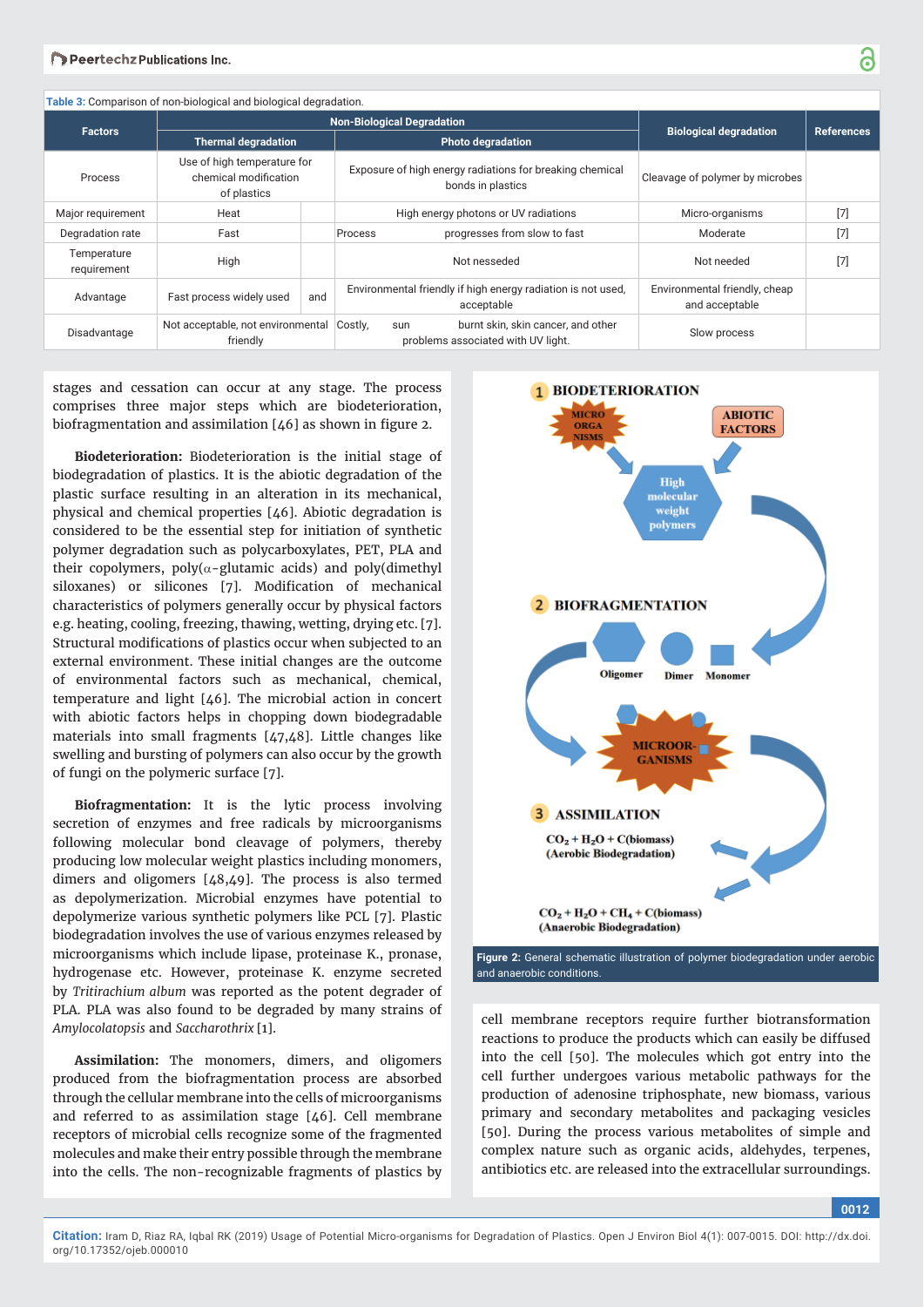In addition, intracellular metabolites including CO2, N2, CH2, H2O, and different salts are hydrolyzed completely and reaches at the stage called mineralization following transfer of mineralized products into the environment [50]. Mineralization of monomers, dimmers and oligomers by microoganisms occur either aerobically or anaerobically.

**Aerobic biodegradation:** Aerobic microorganisms utilize oxygen (O2) as an electron acceptor and breakdown monomer, dimer and oligomer material into a simpler one. The process release CO2, H2O and biomass as its end products. The process is also named as aerobic respiration [51].

Cpolymer + O2  $\rightarrow$  CO2 + H2O+ Cresidue +Cbiomass [51]

**Anaerobic biodegradation:** In the absence of O2, destruction of complex polymers into smaller units by microbes with CH2, CO2, H2O and biomass as its byproducts is termed as anaerobic biodegradation. Anaerobic microorganisms in the absence of oxygen utilize other sources as their electron acceptor such as nitrate, sulphate, iron, manganese and carbon dioxide for biodegradation [51]

Cpolymer  $\rightarrow$  CH2 + CO2 + H2O + Cresidue + Cbiomass [51]

It is imperative to note that biodeterioration and biodegradation of polymer substrate cannot be achieved up to 100% as a small percentage of it becomes part of microbial biomass, humus,and other natural products [50].

### **Mechanism of enzymatic degradation of plastics**

Enzymatic degradation of plastics involves secretion of enzymes by microbes and then enzymes act on plastics and resolve plastics efficiently. Enzymes act on long chain polymers and convert them to monomers. Amorphous region of plastic is attacked first by enzyme and subsequently followed by crystalline region. The rate of enzymatic degradation is affected by polymer characteristics [52]. First step of biodegradation by enzyme is hydrolysis in order to enhance the hydrophobicity by receptive enzyme by giving functional group to polymer. Thus enhancing the susceptibility of polymer to microbes. Exonzymes secreted by microbes, convert polymers to monomers and these monomers are then taken up by semi-permeable membranes of microbes. However if ,in some situations when size of polymer is large even after hydrolysis, then the polymers are depolymerized first in order to pass through the cellular membrane and then subsequently degraded by intracellular enzymes. Various factors affect the rate of degradation of plastics by enzymes. These factors include both physical and physiochemical. Physical factors include temperature and humidity. Physiochemical condition of a microbe e.g. temperature, pH and moisture also effect the mode of degradation. Hydrolase enzymes proceeds the hydrolytic reactions. This class of enzymes include large number of enzymes e.g. phosphatase, lipase, esterase, glycosidase and many others [53]. Cell derived proteins that are responsible for cleavage are the part of this class of enzymes [54] .

# **Conclusion and Future prospects**

This is an era of plastics. The demand for plastics is an

ever increasing trend. The need of the time is to use biobased biodegradable plastics to maintain the health of environment [6]. For the disposal of plastics, biodegradation is an effective method. Various microbial strains have been detected that convert plastic polymers to monomers [6]. Exploitation of microbes for degradation of plastics is eco-friendly method [1]. Various properties of plastics affect its rate of biological degradation. The weak forces (hydrogen bond), the covalent forces, affect the physical and chemical properties of plastics and thus affect the rate of degradation [31]. As, synthetic plastics are most durable, therefore, there is a need to generate bioplastic materials which will reduce impact of plastics on the environment [55]. Moreover, radiolabeling processes are now available that detect assimilation of degradation product in living systems which degrade it [4].

# **References**

- 1. Ghosh SK, Pal S, Ray S (2013) Study of microbes having potentiality for biodegradation of plastics. Environ Sci Pollut Res Int 20: 4339–4355. **Link:** https://goo.gl/TcBEc6
- 2. Sivan (2011) New perspectives in plastic biodegradation. Curr Opin Biotechnol 22: 422-426. **Link:** https://goo.gl/LF7Jff
- 3. Urbanek K, Rymowicz W, Miro AM (2018) Degradation of plastics and plasticdegrading bacteria in cold marine habitats Plastic. Appl icrobiol Biotechnol 102: 7669-7678. **Link:** https://goo.gl/eodVUQ
- 4. Alauzet N, Vert M, Santos ID, Morgat J, Coudane J, et al. (2002) Degradable polymers in a living environment: where do you end up ?† Polymer internationl 51: 840-844. **Link:** https://goo.gl/bb6ZFS
- 5. Urbanek K, Rymowicz W, Miro AM (2015) Isolation and characterization of Arctic microorganisms decomposing bioplastics. Bioplastics 1–11.
- 6. Ahmed T (2018) Biodegradation of plastics: current scenario and future prospects for environmental safety. Environ Sci Pollut Res Int 25: 7287– 7298. **Link:** https://goo.gl/euLFKg
- 7. Shah F, Hasan A, Hameed, Ahmed S (2008) Biological degradation of plastics: A comprehensive review. Biotechnol 26: 246-265. **Link:** https://goo.gl/dAUU6F
- 8. Wilkes RA, Aristilde L (2017) Degradation and metabolism of synthetic plastics and associated products by Pseudomonas sp, capabilities and challenges. J Appl Microbiol 123: 582-593. **Link:** https://goo.gl/FB8hji
- 9. Tokiwa Y, Calabia ÆBP (2007) Biodegradability and Biodegradation of Polyesters. J Polymers Environ 259–267. **Link:** https://goo.gl/K5csBE
- 10. Sharma M, Dhingra HK (2016) Poly-β-hydroxybutyrate: A Biodegradable Polyester, Biosynthesis and Biodegradation. Br Microbiol Res J 14: 1–11. **Link:** https://goo.gl/6NZZ4c
- 11. Krueger MC, Harms H, Schlosser D (2015) Prospects for microbiological solutions to environmental pollution with plastics. Appl Microbiol Biotechnol 99: 8857–8874. **Link:** https://goo.gl/T4Gn5s
- 12. Jambeck JR, Geyer R, Wilcox C, Siegler TR, Perryman M, et al. (2015) Marine pollution. Plastic waste inputs from land into the ocean. Science 347: 768– 771. **Link:** https://goo.gl/JafX9R
- 13. Andrés Cózar, Elisa Martí, Carlos M. Duarte, Juan García-de-Lomas, Erik van Sebille, et al. (2017) The Arctic Ocean as a dead end for floating plastics in the North Atlantic branch of the Thermohaline Circulation . Science Advances 3: e1600582. **Link:** https://tinyurl.com/y6e3yn2x
- 14. Waller L (2017) Science of the Total Environment Microplastics in the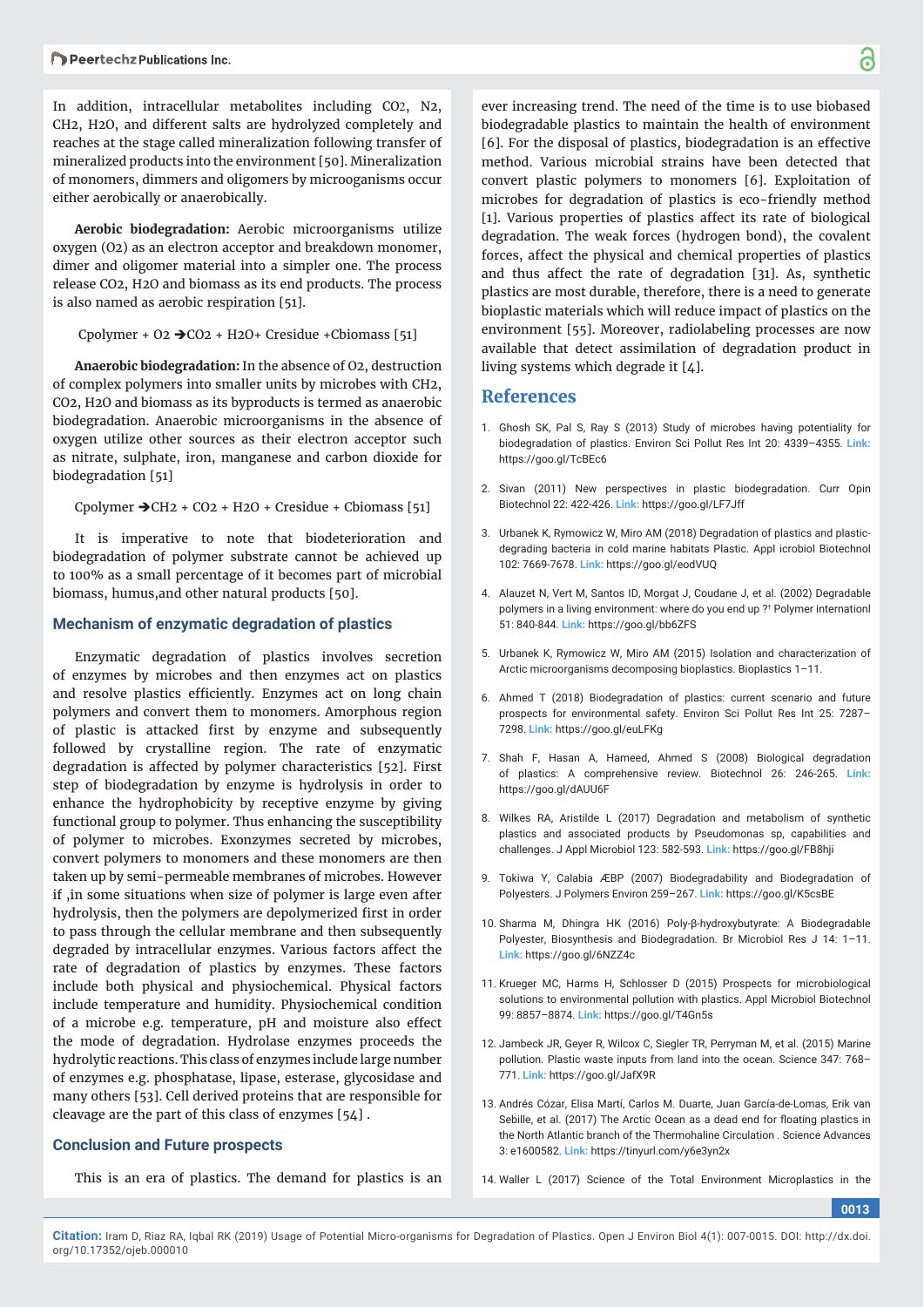#### **Deertechz Publications Inc.**

Antarctic marine system: An emerging area of research. Sci Total Environ 598: 220–227. **Link:** https://goo.gl/nC9cRV

- 15. Devi RS, Kannan VR, Natarajan K, Kannan K, Chandru S (1909) Environmental Waste Management 341-370.
- 16. Singh, Sharma N (2008) Mechanistic implications of plastic degradation. Polymer Degradation and Stability 93: 561-584. **Link:** https://goo.gl/gJmJmd
- 17. Raziyafathima M, Praseetha PK, Rimal Isaac RS (2016) Microbial Degradation of Plastic Waste : A Review. Journal of Pharmaceutical, Chemical and Biological Sciences 4: 231–242. **Link:** https://goo.gl/EtZQBF
- 18. Jin H, Lee B, Kim M, Yoon J (2000) Thermal and Mechanical Properties of Mandelic Acid-Copolymerized Poly (butylene succinate) and Poly (ethylene adipate ). J Polym Scien 38: 1504–1511. **Link:** https://goo.gl/ZkviHv
- 19. Lam XF, Hutmacher DW, Schantz J, Woodruff MA (2008) Evaluation of polycaprolactone scaffold degradation for 6 months in vitro and *in vivo*. J Biomed Mater Res A 90: 906-919. **Link:** https://goo.gl/9K2VUz
- 20. Vijaya R, Reddy M (2008) Impact of soil composting using municipal solid waste on biodegradation of plastics. Indian J Biotechnol 7: 235–239. **Link:** https://goo.gl/c5MmHk
- 21. Mir S (2017) The effects of nanoclay on thermal, mechanical and rheological properties of LLDPE/chitosan blend. J Polym Eng 37: 143–149. **Link:** https://goo.gl/NdEHDU
- 22. Wu CS (2005) A comparison of the structure, thermal properties, and biodegradability of polycaprolactone/chitosan and acrylic acid grafted polycaprolactone/chitosan. J polymer 46: 147–155. **Link:** https://goo.gl/mDAuah
- 23. Hoang KC, Tseng M, Shu WJ (2007) Degradation of polyethylene succinate (PES) by a new thermophilic Microbispora strain, Biodegradation 18: 333– 342. **Link:** https://goo.gl/Knz9Vu
- 24. Tribedi P, Sil AK (2014) Cell surface hydrophobicity: A key component in the degradation of polyethylene succinate by Pseudomonas sp. AKS2. J Appl Microbiol 116: 295–303. **Link:** https://goo.gl/zKkNY3
- 25. Kale G, Kijchavengkul T, Auras R, Rubino M, Selke SE, et al. (2007) Compostability of bioplastic packaging materials: An overview, Macromol Biosci 7: 255–277. **Link:** https://goo.gl/hcZb56
- 26. Ikada Y, Tsuji H (200) Biodegradable polyesters for medical and ecological applications, Macromol Rapid Commun 21: 117–132. **Link:** https://goo.gl/16mHd1
- 27. Liu L, Li S, Garreau H, Vert M (2000) Selective Enzymatic Degradations of Poly (L -lactide ) and Poly (E -caprolactone ) Blend Films. Polymer Composites 350–359.
- 28. Fukushima K, Abbate C, Tabuani D, Gennari M, Camino G (2009) Biodegradation of poly(lactic acid) and its nanocomposites. Polym Degrad Stab 94: 1646–1655. **Link:** https://goo.gl/ewLgzG
- 29. Anderson JM, Shive MS (2012) Biodegradation and biocompatibility of PLA and PLGA microspheres. Adv Drug Deliv Rev 64: 72–82. **Link:** https://tinyurl.com/yynk97lw
- 30. Masaki K, Kamini NR, Iefuji H (2005) Cutinase-Like Enzyme from the Yeast. Appl Environ Microbiol 71: 7548–7550. **Link:** https://goo.gl/E5YkVU
- 31. Tokiwa Y, Calabia BP, Ugwu CU, Aiba S (2009) Biodegradability of plastics. Int J Mol Sci 10: 3722–3742. **Link:** https://goo.gl/uNrtRX
- 32. Garg S, Jana AK (2007) Studies on the properties and characteristics of starch-LDPE blend films using cross-linked, glycerol modified, crosslinked and glycerol modified starch. Eur Polym J 43: 3976-3987. Link: https://goo.gl/9ULhmC
- 33. Tang S, Zou P, Xiong H, Tang H (2008) Effect of nano-SiO2on the performance of starch/polyvinyl alcohol blend films. Carbohydr Polym 72: 521-526. Link: https://goo.gl/xoDNri
- 34. Tudorachi N, Cascaval CN, Rusu M, Pruteanu M (2000) Testing of polyvinyl alcohol and starch mixtures as biodegradable polymeric materials. Polym Test 19: 785–799. **Link:** https://goo.gl/4W2m6D
- 35. Jayasekara R, Harding I, Bowater I, Christie GBY, Lonergan GT (2003) Biodegradation by Composting of Surface Modified Starch and PVA Blended Films. J Polym Environ 11: 49–56. **Link:** https://goo.gl/szynkH
- 36. Rogers ME, Long TE, Turner SR (2003) Introduction to Synthetic Methods in Step-Growth Polymers. Synth. Methods Step-Growth Polym 1–16. **Link:** https://goo.gl/y6aERp
- 37. AurasR, Harte B, Selke S (2004) An overview of polylactides as packaging materials. Macromol Biosci 4: 835–864. Link: https://goo.gl/BJxpN8
- 38. Pospíšil J, Nespurek S (1997) Highlights in chemistry and physics of polymer stabilization. Macromol Symp 115: 143–163. **Link:** https://goo.gl/q8pbxj
- 39. Tokiwa Y, Calabia BP, Aiba S (2018) Biodegradability of Plastics 3. Factors Affecting the Biodegradability of Plastics 1–17.
- 40. Baker M (2018) How to eliminate plastic waste and plastic pollution with science and engineering. **Link:** https://tinyurl.com/y4plwnfp
- 41. Mathiesen K (2016) Could-a-new-plastic-eating-bacteria-help-combat-thispollution-scourge? **Link:** https://tinyurl.com/yanbmpt3
- 42. Carrington (2018) Scientists accidentally create mutant enzyme that eats plastic bottles. **Link:** https://tinyurl.com/ycprke8p
- 43. Gabbatiss J (2018) Plastic-eating enzyme accidently created by scientists could help solve pollution crisis. **Link:** https://goo.gl/pcVZAN
- 44. Yoshida S, Hiraga K, Takehana T, Taniguchi I, Yamaji H, et al. (2016) A bacterium that degrades and assimilates poly (ethylene terephthalate). Science 351: 1196-1199. **Link:** https://goo.gl/18TPHs
- 45. Shah A, Kato S, Shintani N (2014) Microbial degradation of aliphatic and aliphatic-aromatic copolyesters. Appl Microbiol Biotechnol 98: 3437-3447. **Link:** https://goo.gl/SMzFyr
- 46. N-S. J, Lucas N, Bienaime C, Belloy C, Queneudec M, et al. (2008) Polymer biodegradation: mechanisms and estimation techniques. Chemosphere 73: 429–442. **Link:** https://goo.gl/cjKtg6
- 47. Obradors N, Aguilar J (2000) Efficient Biodegradation of High-Molecular-Weight Polyethylene Glycols by Pure Cultures of Pseudomonas stutzeri. Appl Environ Microbiol 57: 2383–2388. **Link:** https://goo.gl/YKGp6Y
- 48. Kawai, Hu X (2009) Biochemistry of microbial polyvinyl alcohol degradation. Appl Microbiol Biotechnol 227–237. **Link:** https://goo.gl/LYFFhz
- 49. Schrader (2005) Enzymatic Degradation of Poly (Ethylene Terephthalate): Rapid Hydrolyse using a Hydrolase from T Fusca. Macromol. Rapid Commun 1400–1405. **Link:** https://goo.gl/GSZU2S
- 50. Lucas N, Bienaime C, Belloy C, Queneudec M, Silvestre F, et al. (2008) Chemosphere Polymer biodegradation : Mechanisms and estimation techniques. Chemosphere 73: 429–442. **Link:** https://goo.gl/45cVyQ
- 51. Alshehrei F (2017) Biodegradation of Synthetic and Natural Plastic by Microorganisms. J Appl Environ Microbiol 5: 8-19. **Link:** https://goo.gl/CtuW7A
- 52. Banerjee K, Chatterjee, Madras G (2014) Enzymatic degradation of polymers: a brief review. Mater Sci Technol 30: 567–573. **Link:** https://goo.gl/ukRYN4
- 53. Roohi, Bano K, Kuddus M, Zaheer MR, Zia Q, et al. (2017) Microbial Enzymatic Degradation of Biodegradable Plastics. Curr Pharm Biotechnol 18: 429-440. **Link:** https://goo.gl/RR8Bk6